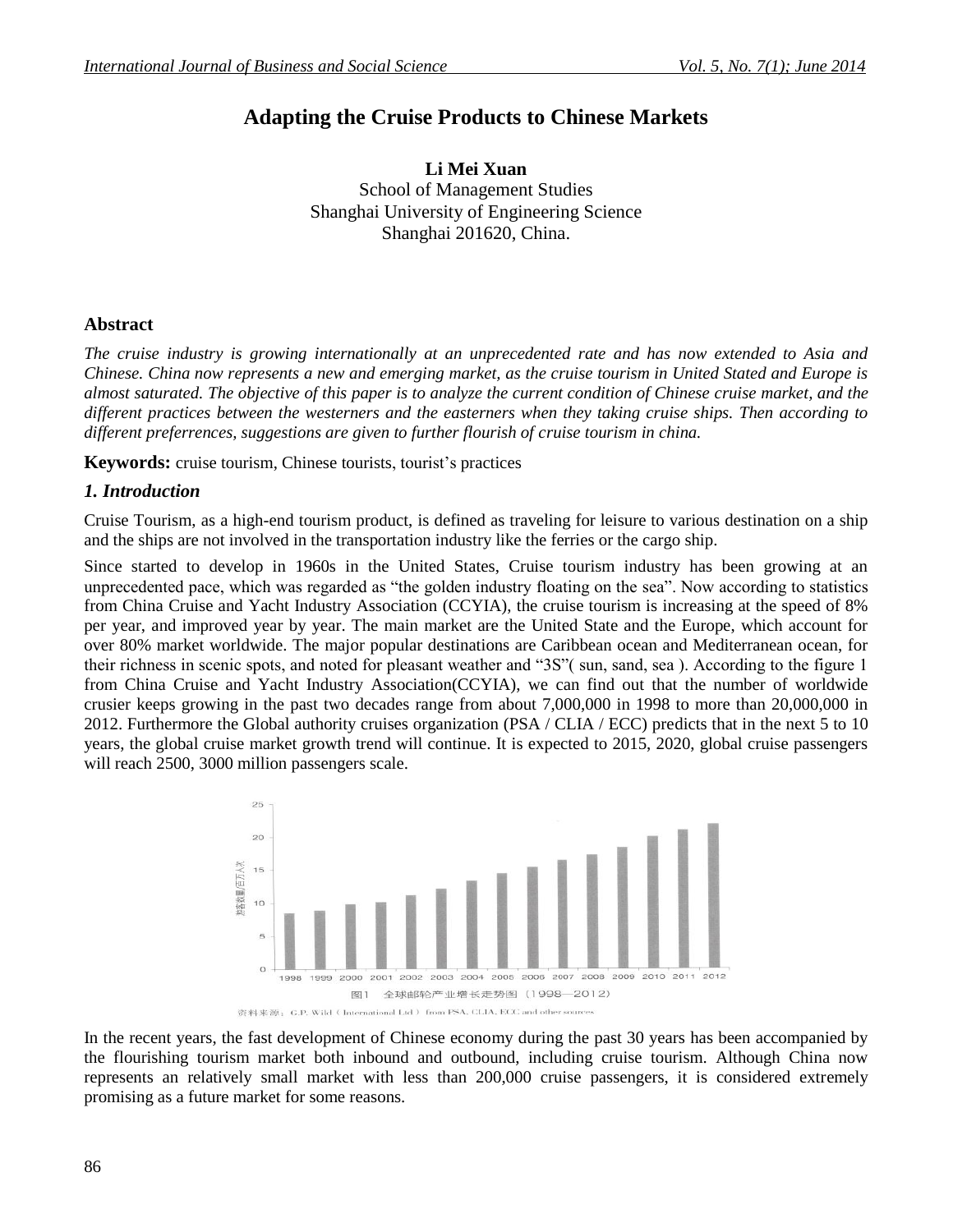Firstly, China is a huge market for international tourism, including cruising, with a population of 1.3 billion; Secondly, the Chinese government encourages the development of cruise tourism. Lastly, cruise lines are looking for new destinations and source markets. All of the reasons indicate that china is a huge cruise tourism market in the future.

But when it comes to cruise tourism in China, there is a most relevant issue we need to consider: the international tourists in China and the Chinese domestic tourists do not have the same practices. Some of the Chinese tourist practices are unknown in the West, for example, the red tourism, referring to visiting attractions related to Chinese communism, is a very popular tourism for Chinese people, so there is an urgent need for knowing better the practices of Chinese tourists cruising from mainland China. The key point to cruise lines is adapting the cruise products to Chinese consumers as soon as possible.

# *2. Literature Review*

The retrieval and analysis of the literature we found that, at present domestic research on cruise tourism focus mainly on the following aspects: training cruise tourism talents; cruise industry development and its impact on regional economic; development and marketing of cruise tourism market; environment and strategies of regional development of cruise tourism; construction of cruise port (terminal) and competitiveness evaluation of it; cruise business model and performance.

ZHAO (2009) pointed out that the training of personnel present cruise fuzzy training objectives, curriculum is not standardized, there is a lack of professional materials, not to establish close contact with industry and other issues. WU (2010) summarizes the characteristics of cruise tourism market in China, she points out the factors hindering the development of cruise economy in China are: lack of economic"overall planning"; the infrastructure is not perfect; port charges is not reasonable, customs policy that is not unified. LIU (2011) analyze the impact of cruise tourism on the port city of tourist hotels, tourist attractions, tourist traffic, travel and tourism, shopping and so on. YANG and CHEN (2009) analyzed the existing problems in developing cruise tourism market in China from two aspects of demand and supply, points out China cruise tourism market development should find the target market positioning, develop cruise tourism products suitable to the needs of Chinese, develop the domestic market through the propaganda, strengthen the construction of hardware facilities, perfect and improve the service system and the level. GUO (2009) SWOT analysis of the development of the Pearl River Delta cruise economy, point out that we should strengthen regional coordination and cooperation between the division of labor, improve infrastructure, optimize the border clearance procedures, strengthen the industry cooperation with Hongkong passenger liner and accelerate liner professional training. ZHAO (2009) thinks that in the process of develop the cruise terminal, the coastal city in China should know the important conditions, clear the relationship between the cruise terminal and cruise ship terminal, pays attention to the practicality and convenience of cruise terminal facilities. YIN (2013) summerize the commeness and individuality of different management patterns through the comparative analysis of the carnival, Royal Caribbean, Mediterranean, such as star, Costa cruise company management mode.

As the cruise tourism is emerging in China during the past about seven years, the market is not mature compared with western's, so the studying about cruise in China is shortage comparatively. In this article the comparision method is applied to study the different traits of tourists between Chinese and westerners,

## *3. Comparison Method*

In order to know chinese customers better, this paper uses comparative method to analyze the different practices between chinese and westerners. And the comparasions are devided into two parts, one is differing in priorities, the other one is differing tastes and preferences.

# **3.1. Differing in Priorities**

# **3.1.1 Primary Motivations**

To most Chinese tourists, cruise tourism is a new way of travelling overseas, and most tourists are first timer of cruise taking, so when they are in the ship, What Chinese tourists want most is to see and do as much as possible, they keep being involved in various activities, and enjoy time with their family, and acquire bragging rights as well as status by taking a cruise ship tour.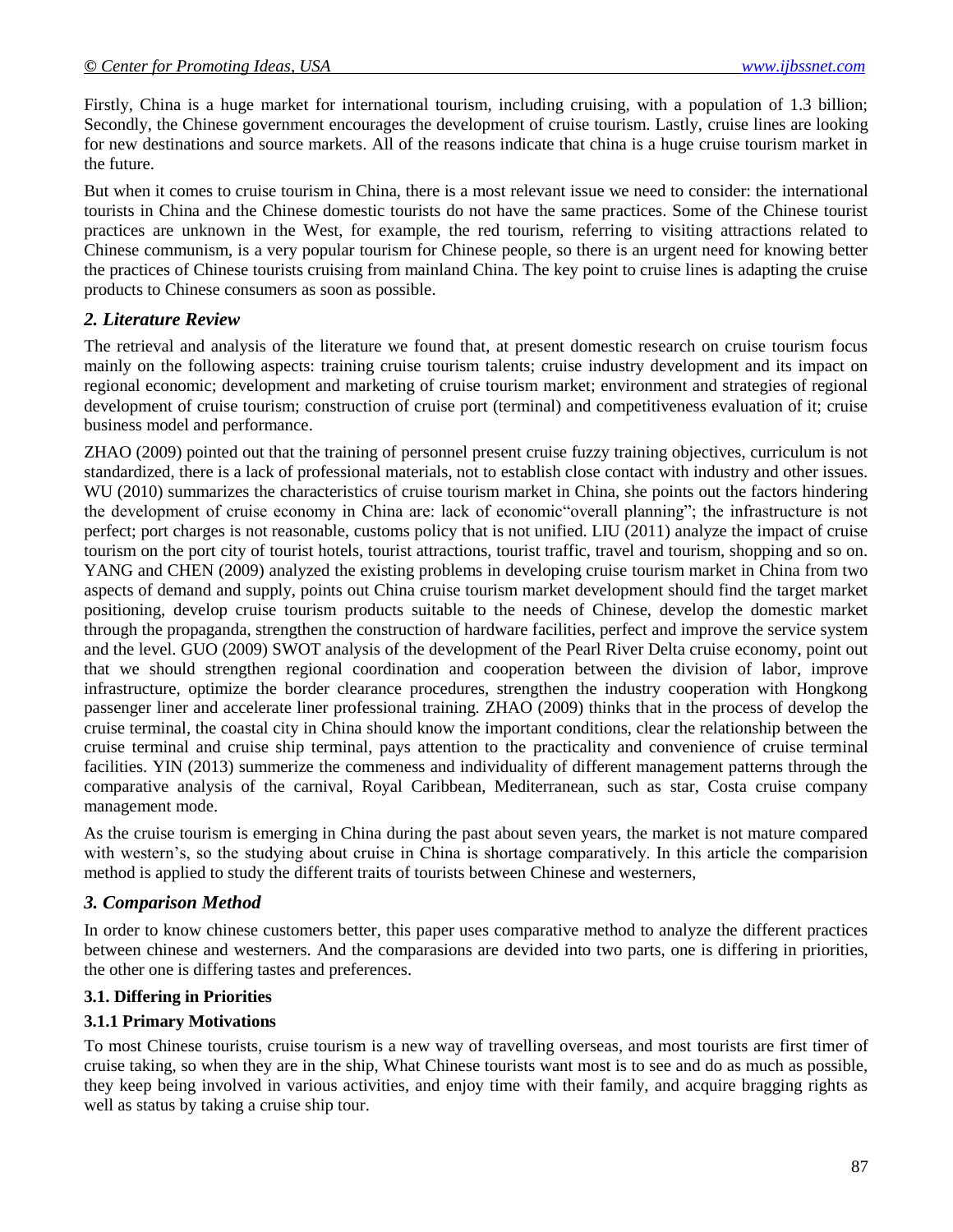While, for westerners, cruise tourism is common way of travelling, so they taking it for relaxe and enjoy the company of like-minded people.

# **3.1.2 Travelling Partners**

Chinese tourists take cruise ship with their partners, their kids, even the extended familiy.while, in west, the couples traveling is most common.

## **3.1.3 Cruise Duration**

For Chinese cruise market, the first phenomenon to note is the reduction of the duration of the cruise, although this trend is reflected in other markets where these cruises always coexist with cruises of longer duration, ranging from one week to several weeks. In China, the average is 5 days, 4 nights on board, but some offer a single night on board. Cruises over a week do not meet the expectations of the Chinese customers and are rare in the companies programs. Where they exist, they are rather designed for the international clientele: RCI and Costa offer cruises of this type, while Star Cruises specializes in the Asian market only offers short cruises. The comparison of the offer for the American (RCI) or European (Costa) and Chinese customers shows these differences, since the longer sailings only appear in the catalogs bound for the U.S. or the European customers.

## **3.2 Differing Tastes and Preferences**

## **3.2.1 Food and Beverage**

For most Chinese, dining can be fast-paced, busy, and loud. And they like family-style dining or buffet. Tea ,water ot beer are the popular beverages for Chinese people. About food, Chinese are curious about western food, so they try the food one or two days, then they would like Chinese food like rice and noodles. Actually Chinese give a small importance to the quality of the food. While this is an element of utmost importance to judge the quality of the cruise for certain nationalities, the Chinese do not regard food and beverage quality as essential for the success of the cruise. The cruise does not represent the opportunity for changing eating habits and Chinese passengers prefer Chinese food to a cuisine that will be more international or related to the company country of origin. And Chinese are not interested in bars and lounges, drinking aims at fostering and building a good relationship with others.

While for westerners, dining is formal, so they often dress up in that occasion, have polite conversation, and enjoy the good wine or cocktails. The favourite food for them are steaks, seafood as mains, the popular cuisine are American, Italian and French food. They enjoy relaxing, socializing and drinking in the bars and lounges.

## **3.2.2 Activities**

In the daytime, Chinese try to avoid the sun, don not enjoy the swimming, they tend to stay indoors and shopping. In the evening, they spend time at casino, Karaoke and production shows. While they are ashore, they take part in the organised tours covering all the iconic spots, and enjoy shopping, food and sightseeing in the visiting ports. The attraction for sunbathing and swimming is limited for Chinese visitors. The relation to the body and the sun is different from the Western sense that values tanned skin. Chinese women prefer a preserved skin from the sun and sun bathing areas are therefore rarely used. Water is also an element that the Chinese are unfamiliar with, water is appreciated in a contemplative way, while most Chinese do not swim.

For the westerners, they prefer staying on the deck, in the sun, in the pool, and at the bars in the daytime. When evening, they would like spending time on dinners, bars, shows and lounges. When they arrive at the visiting ports, they have a tour according to their own interest, and they prefer the cultural spots like museums.

## **3.2.3 Two Major Attraction**

There are two major attractions are important for the Chinese customers. Firstly, gaming in all its forms, including traditional gaming such as mah-jong that can be played in rooms reserved for this purpose, games organized by animation teams and the casino. The opportunity to gamble when sailing is a real attraction and competes with places such as Macao, where the gambling is allowed unlike in the rest of the country. Secondly, shopping is another favorite activity, whether performed during excursions ashore or on board. For the tourists, shopping is as important as is discovery of natural and cultural sites.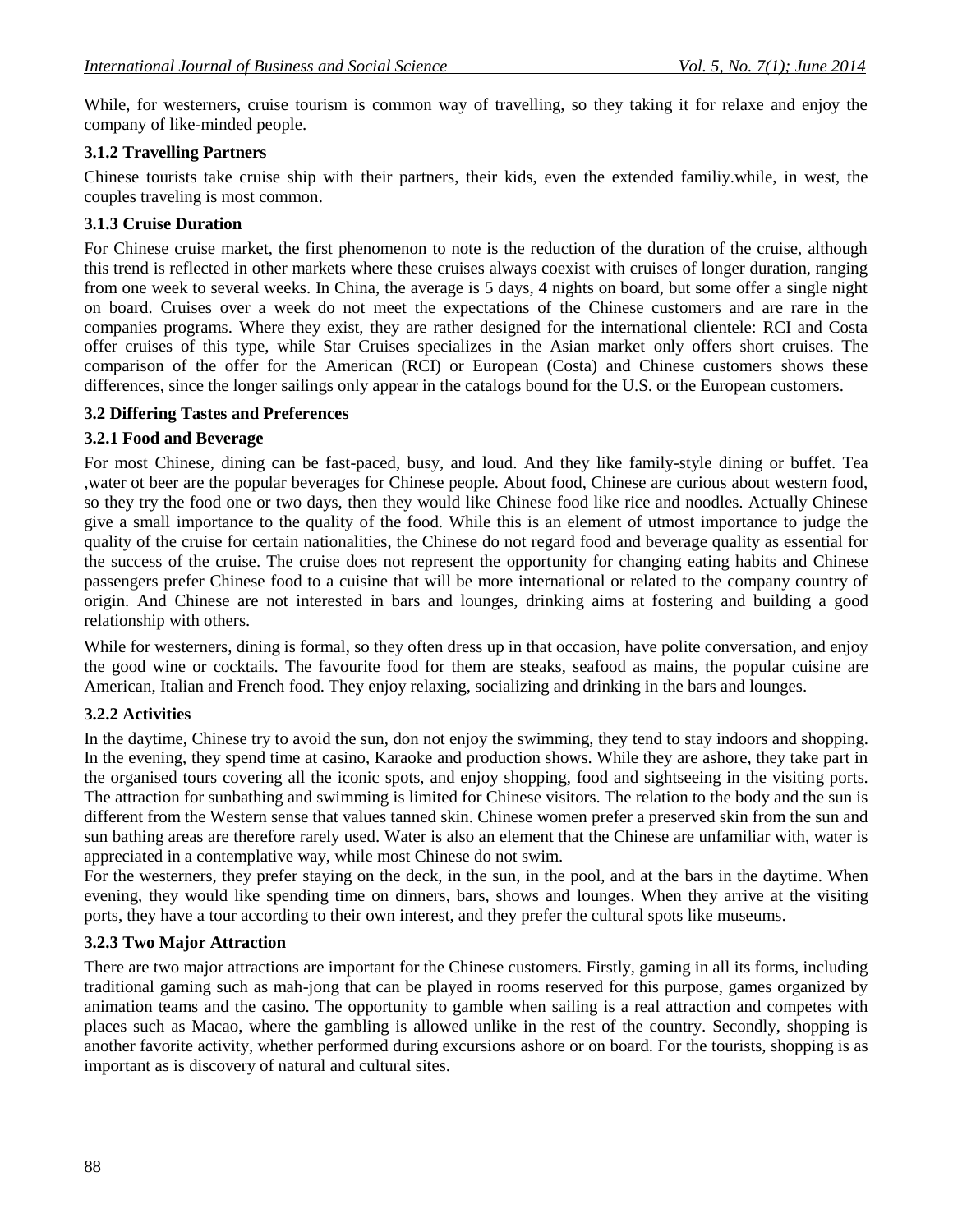## *4. Implications*

## **4.1. Ship Design**

Considering the typical practices of Chinese people, the cruise lines should make some adjustment to catering to Chinese cruiser. Firstly, less space given to open decks, pools and outdoors activities as Chinese are less interested in them. Secondly, few bars and cocktail lounges are set up on the ships. In order to catering to Chinese, more branded luxury shops and duty-free stores should be expanded, what's more, widening the space of generous casino, dedicated karaoke lounges with up-to-date equipment, last but not least, the buffet restaurants, tables for large parties also should be added.

For instance, to meet the needs of these customers, the Costa companies have made adjustments. The boats are relatively old and they are subject to a greater or lesser renovation which allows changes in the arrangement of the ship. Thus, Costa spent 12 million Euros on the Costa Allegra (first ship to be positioned in Asia) to remove the sunbathing area, dedicate more than 50% of the space for shops and to reorganize the spa area. Chinese cruise passengers regularly frequent the casino, enjoy the pool, but abandon the gym thinking that it is a waste of time on a cruise. This actually corresponds to the taste of Chinese tourists for lively atmospheres. The heart of the cruise is entertainment, gaming. There is the main expectation on board: 36% of Chinese customers are looking for fun (animations, games), only 7% value above all luxuriously decorations and only 4.6% are seduced by the gastronomy. The gastronomy again shows a difference in perception between Americans, Europeans and Chinese.

## **4.2 Onboard Services and Staffing**

Enev though food is not the evaluation standard for Chinese to cruise, it is very important part for cruise travelling, so the cruise companies should hire more chefs from Asia as Chinese are used to native foods. And more Chinese-speaking crew should be hired to facilitate the communication with the guest from china, and meets their need greatly.

#### **4.3. Shorter Cruise Duration**

The adjustment of the duration of the cruise is an adaptation to the labor law and, in particular, the lengths of the paid holiday. The clients consist primarily of employees (63%) of which 89% have a monthly salary between 5,000 and 6,000 yuan (US\$ 800-950). These employees travel mainly with a spouse and children or as a couple because the cruise conveys the image of a romantic trip for young couples. There are also older couples who have generally received the cruise as a gift from their families. Unlike other markets, this product is not reserved for elderly clients as it has long been the case in Europe. Employees have four days off spread over the year (1 May, the Feast of the dead in early April, the Dragon Boat Festival in June, the Feast of Mid-Autumn Festival in September) and "two golden weeks"(Spring Festival in January and National Day on October 1). The four days off can bring the opportunity to make a mini-cruise by combining the holiday with the weekend, but it is the "golden week" that will be most conducive to the cruise. There are also a large number of scheduled cruises around October 1.

Offering short cruises also has the advantage of making it financially more affordable. Among the companies present in China, the most affordable rates appear with Star Cruises with a starting price of 700 yuan (\$ 110) per person. This price is mainly due to the short duration of this cruise (one night on board). Costa sets its prices between 2,399 yuan and 10,000 yuan (between US\$ 380 and 1,600), depending on the choice of cabin and length of stay. Finally, the most expensive services are offered by RCI with prices starting at 3,400 yuan (US\$ 540).

## **4.4. Popularize the Cruise Tourism**

Tourism is relatively new in China, sea cruising is an even more recent phenomenon and Chinese tourists are not familiar with this product. Thus, the population has to learn about this product, and industry association has taken up this role. In much the same way as it was done earlier by cruise industry associations in America and Europe, the main objective of the China Cruise and Yacht Industry Association (CCYIA), is to make China the leading cruise destination for international cruises However, unlike its American and European counterparts, the CCYIA's objective is to educate Chinese market about the cruise product and experience. This is then taken up by companies, such as Costa, whose ultimate goal is to popularize a new form of holiday in China. The promotion of the cruise is based on the valuation of two images: the image of the family holiday designed for the couple and their child (related to the one-child policy) .